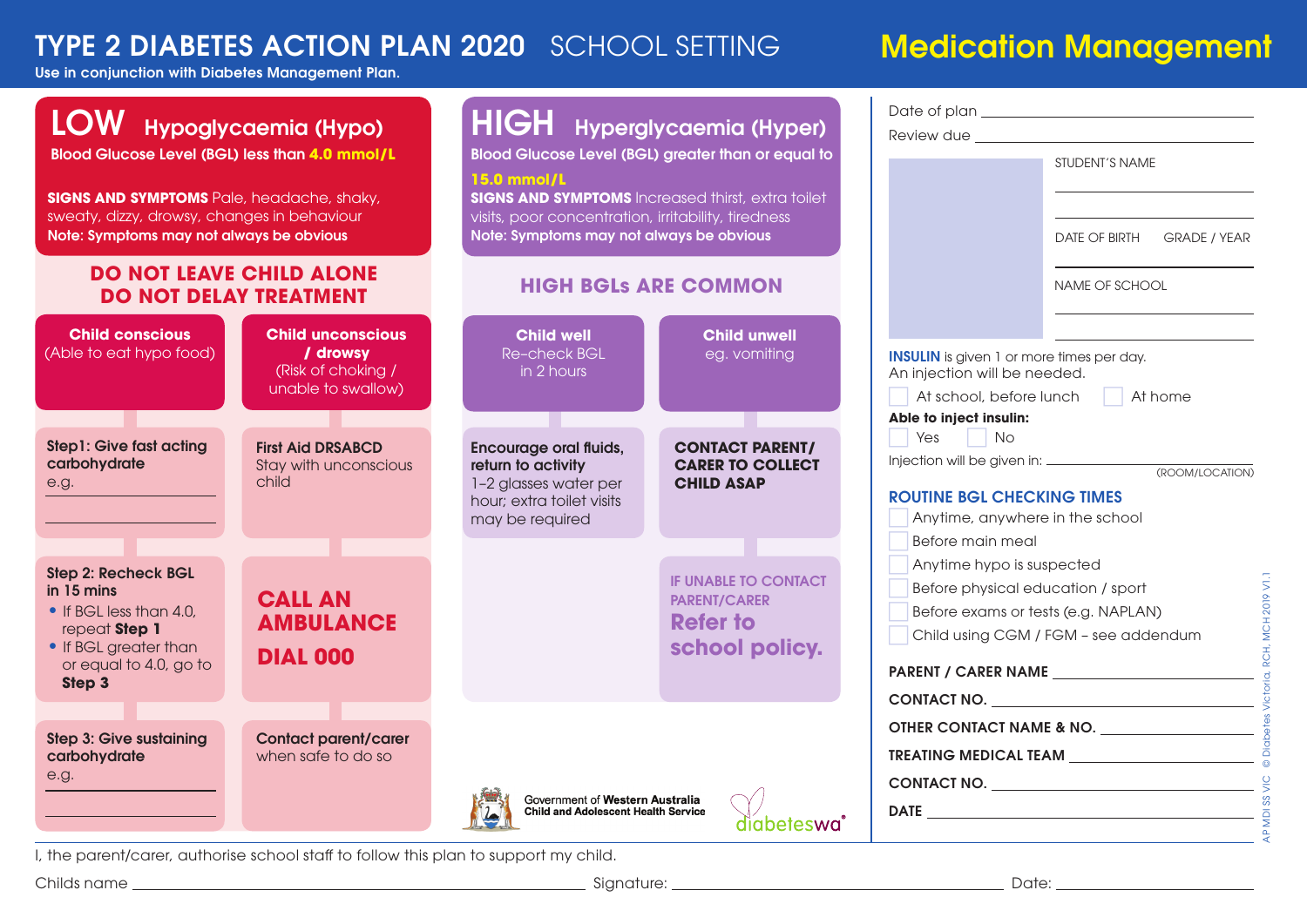# TYPE 2 DIABETES MANAGEMENT PLAN 2020 SCHOOL SETTING

Use this plan in conjunction with Diabetes Action Plan. This plan should be reviewed and updated for each school year or if insulin delivery regimen changes. Please tick appropriate boxes.

| <b>INSULIN ADMINISTRATION</b><br>The student requires an injection of insulin at lunchtime.<br>Insulin given at home.<br>Is supervision required? $\sqrt{\phantom{a}}$ Yes<br>No<br>If yes, the responsible staff need to:<br>Observe<br>Remind<br>Assist<br>Administer injection (Dose as per additional documentation provided)<br>Responsible staff will need to receive training on how to administer insulin injections.<br>This will need to be discussed with the student's Diabetes Treating Clinical Team listed |                      |
|---------------------------------------------------------------------------------------------------------------------------------------------------------------------------------------------------------------------------------------------------------------------------------------------------------------------------------------------------------------------------------------------------------------------------------------------------------------------------------------------------------------------------|----------------------|
| on the last page of this plan.<br>Name/s of responsible trained staff administering injection(s):<br>The location in the school where the injection is to be given:                                                                                                                                                                                                                                                                                                                                                       | š                    |
| Parent/carer will determine insulin doses and any adjustments that need to be made.<br>The student's parent/carer is responsible for providing a sharps disposal container<br>and other supplies as listed on page 4. If the container needs replacing School staff<br>to inform the student's parent/carer.                                                                                                                                                                                                              |                      |
| I, the parent/carer, authorise school staff to follow this plan to support my child.<br>Childs name<br>Signature:                                                                                                                                                                                                                                                                                                                                                                                                         | Date:<br>Page 1 of 4 |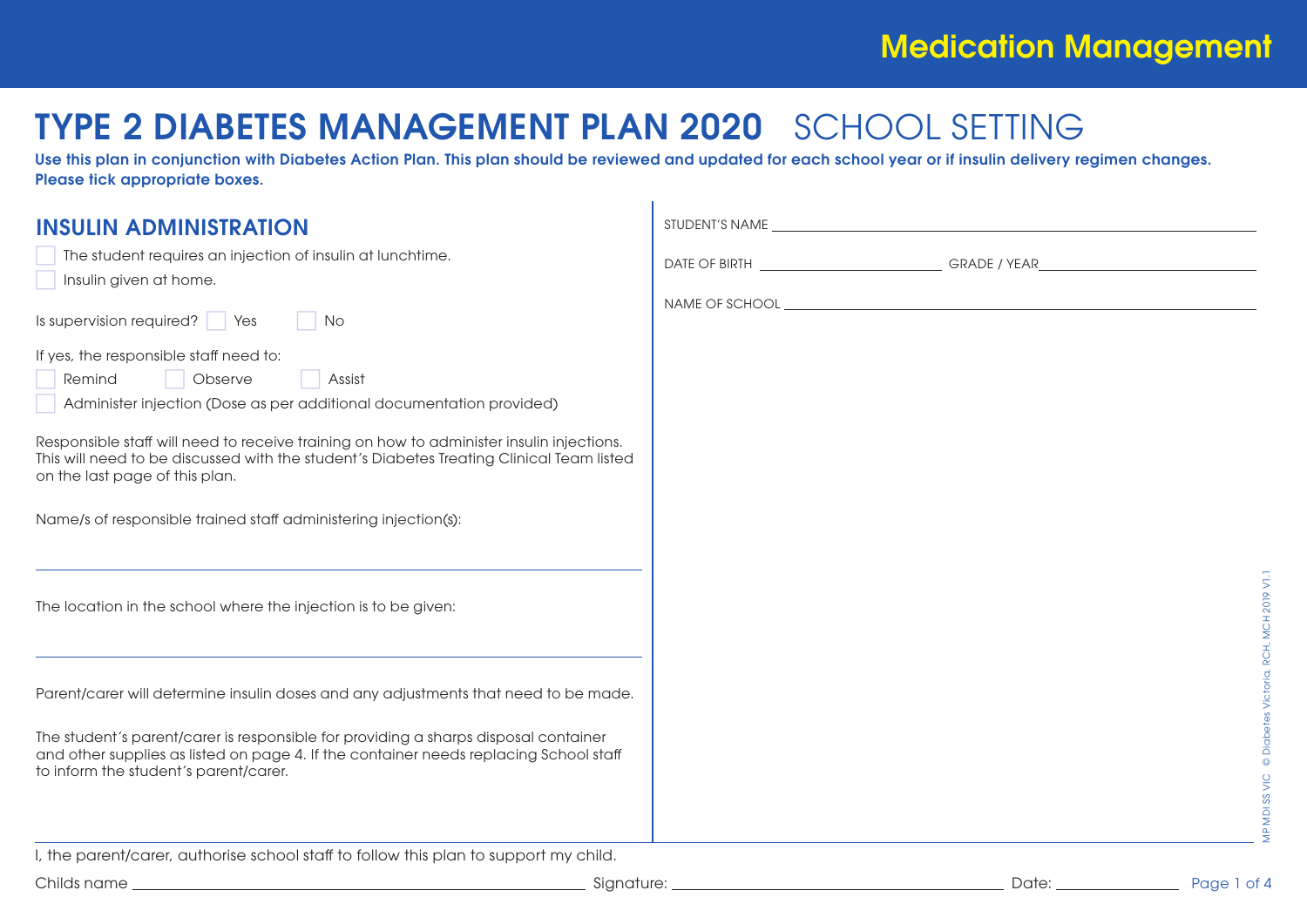### BLOOD GLUCOSE CHECKING

Is the student able to check their own blood glucose check independently

**No. 2. In the Second Stress Second Stress Second Stress Second Stress Second Stress Second Stress Second Stress Second Stress Second Stress Second Stress Second Stress Second Stress Second Stress Second Stress Second Stre** The student uses:

Flash Glucose Monitoring (FGM) Continuous Glucose Monitoring (CGM)

### **If yes to either, refer to Appendix 1.**

#### **If NO, the responsible trained staff needs to:**

Do the check Assist Cheatye Remind

Name/s of responsible trained staff to check Blood Glucose Levels (BGLs):

Blood glucose levels will vary day to day and be dependent on a number of factors such as:

- 
- Insulin dose **•** Excitement / stress Growth spurts
- Type/quantity of food Level of activity Illness/ infection
- -

Target range for blood glucose levels (BGLs): **4–8 mmol/L**

#### **BGL results outside of this target range are common.**

Further action is required if BGL is less than 4.0 mmol/L or greater than or equal to 15.0 mmol/L. Refer to Diabetes Action Plan.

If the meter reads '**LO**' this means the BGL is too low to be measured by the meter

– follow hypoglycaemia (Hypo) treatment on Diabetes Action Plan.

If the meter reads '**HI**' this means the BGL is too high to be measured by the meter

– follow hyperglycaemia (Hyper) treatment on Diabetes Action Plan.

#### **Prior to BGL checking, ensure student has washed and dried their hands.**

**Times to check and document as per school policy** (tick all that apply)

√ Anytime, anywhere |

Anytime hypo suspected

Before snack When feeling unwell

Before lunch Before exams/tests

Before activity: **Beginning of after-school care session** 

Other routine times – please specify:

### **PLEASE NOTE**

Blood glucose checking should be available where the student is, whenever needed.

Blood glucose checking should not be restricted to the sick bay.

### HYPOGLYCAEMIA (HYPO) TREATMENTS

- All hypo treatment foods should be provided by parent/carer.
- Ideally, packaging should be in serve size bags or containers and labelled as **fast acting carbohydrate** food and **sustaining carbohydrate** food.
- Please use one of the options listed below:

| <b>FAST ACTING CARBOHYDRATE FOOD</b> | <b>AMOUNT TO BE GIVEN</b> |
|--------------------------------------|---------------------------|
|                                      |                           |
|                                      |                           |
|                                      |                           |
| <b>SUSTAINING CARBOHYDRATE FOOD</b>  | <b>AMOUNT TO BE GIVEN</b> |
|                                      |                           |
|                                      |                           |
|                                      |                           |

**If a student requires more than two (2) consecutive fast acting carbohydrate treatments, as per their Diabetes Action plan, call the student's parent/carer or the student's Diabetes Treating Medical team, for further advice.**

If the school is located more than 30 minutes from a reliable ambulance service, then staff should discuss Glucagon injection training with the student's Diabetes Treating Medical Team.

I, the parent/carer, authorise school staff to follow this plan to support my child.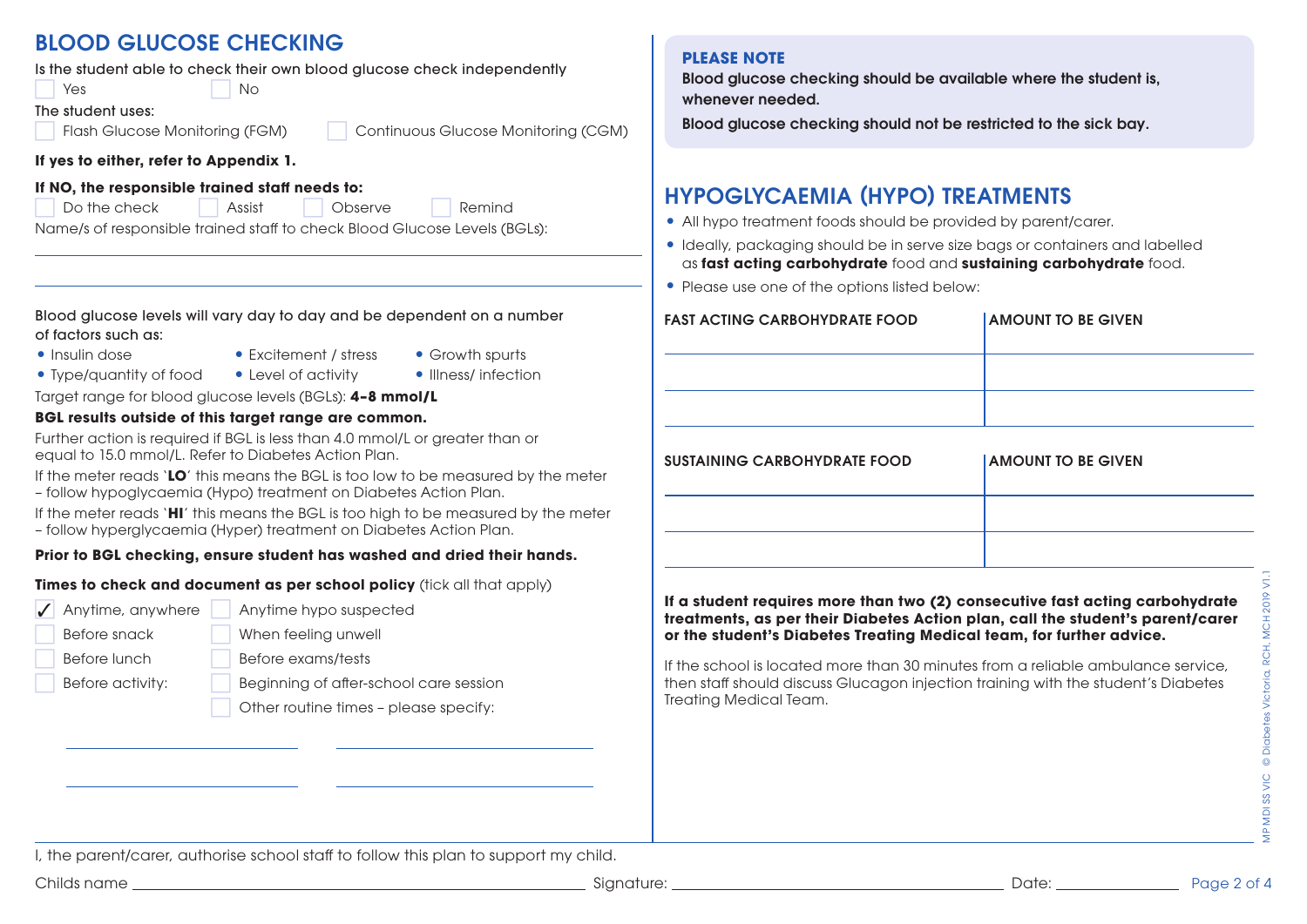### EATING AND DRINKING

- For younger students taking insulin at lunch please supervise to ensure all food packed from home is eaten.
- The student should not exchange food/meals with another student.
- Seek parent/carer advice regarding appropriate foods for parties/celebrations that are occurring at school.
- Allow access to drinking water and toilet at all times (high glucose levels can cause increased thirst and urination).
- Promote and follow healthy eating principles for ALL students.

### PHYSICAL ACTIVITY

- Physical activity is an essential part of diabetes management and school activities can support this.
- Physical activity may lower blood glucose levels.
- For planned activities over 30 minutes extra glucose monitoring and/or carbohydrate food may be required.
- For prolonged activities (i.e. sports carnivals) discuss with the parents/carers in advance.
- Is carbohydrate required for activities over 30 minutes

|  | Yes |  | No |
|--|-----|--|----|
|--|-----|--|----|

| <b>CARBOHYDRATE FOOD TO BE USED</b> | <b>AMOUNT TO BE GIVEN</b> |
|-------------------------------------|---------------------------|
|                                     |                           |
|                                     |                           |

- Physical activity should not be undertaken if BGL less than 4.0 mmol/L. (refer to the Diabetes Action plan for hypo treatment)
- A blood glucose meter and hypo treatment should always be available.

### EXCURSIONS / SCHOOL ACTIVITIES

#### **It is important to plan ahead for extracurricular activities and staff/parents/carers to discuss well in advance of the excursion.**

Consider the following:

- Ensure blood glucose meter, blood glucose strips, hypo and activity food are readily accessible during the excursion day. Don't forget the insulin pen / syringe.
- Diabetes care is carried out as usual during excursions.
- Always have hypo treatment available.
- Additional adult supervision may be required for swimming and other sporting activities (especially for younger students).

### CAMPS

#### **It is important to plan ahead for school camps and consider the following:**

- Parents/carers need to be informed of any school camps at the beginning of the year or as soon as possible.
- A separate and specific Diabetes Camp Management Plan may be required if monitoring overnight or insulin or medications become the responsibility of the school staff.
- The student's Diabetes Treating Clinical Team will prepare the Camp Management Plan and require at least 4 weeks' notice to do so.
- Parents/carers will need to be provided with a copy of the camp menu and activity schedule for preparation of this plan.
- At least 2 responsible staff attending the camp should have a general understanding of type 2 diabetes and the support that the student requires to manage their condition for the duration of the camp.
- School staff will need to discuss any training needs at least 4 weeks before the camp with the student's parents/carers or Diabetes Treating Clinical Team. In particular, should school staff be required to either administer or supervise insulin injections, when on camp.
- Fres<br>
e<br>
Page 3 of 4<br>
Page 3 of 4<br>
Page 3 of 4<br>
Page 3 of 4<br>
Page 3 of 4<br>
Page 3 of 4<br>
Page 3 of 4<br>
Page 3 of 4 • If the camp location is more than 30 minutes from a reliable ambulance service, school staff attending the camp should discuss the need for Glucagon injection training at least 4 weeks before the camp with the student's Diabetes Treating Clinical Team.

I, the parent/carer, authorise school staff to follow this plan to support my child.